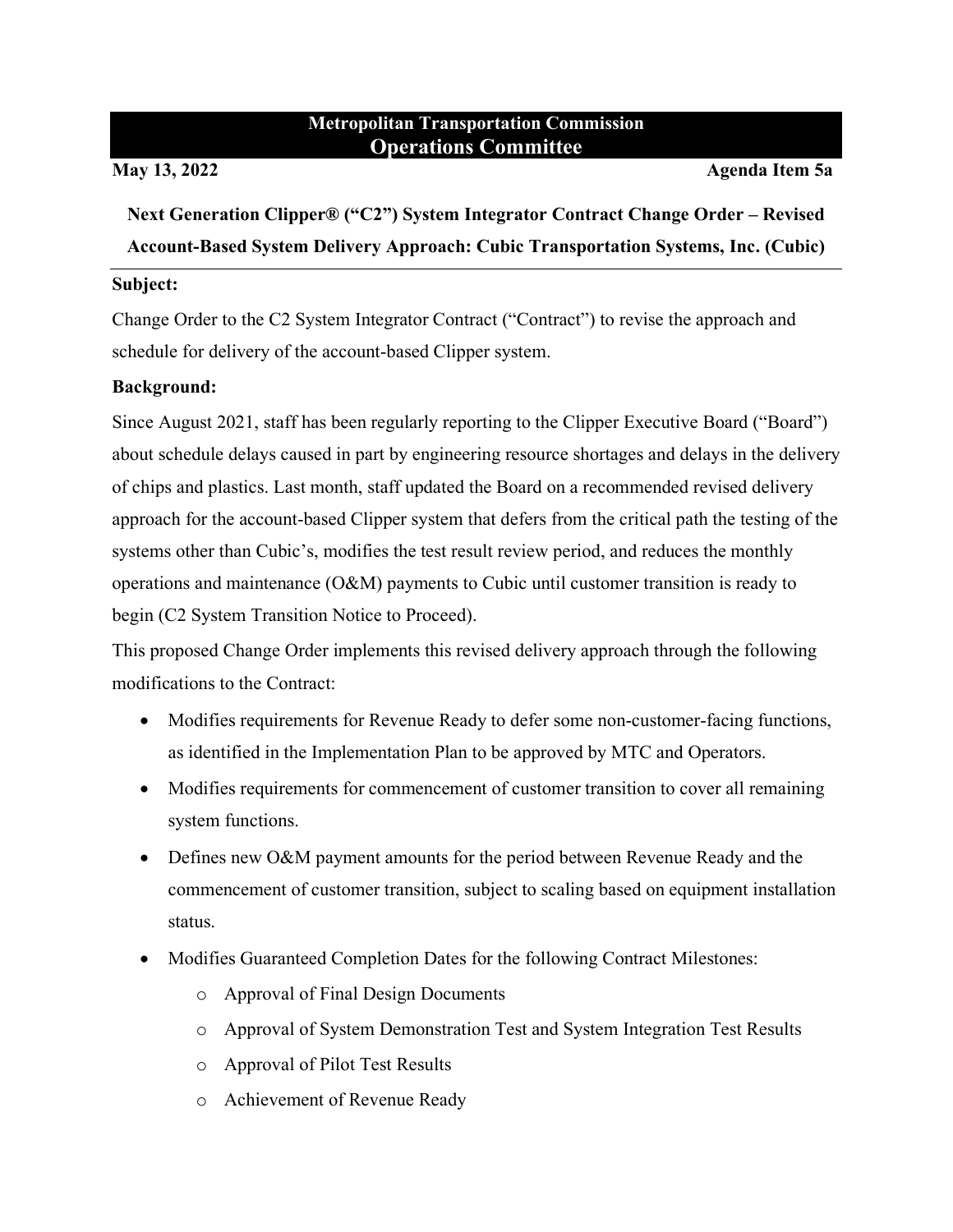## **Operations Committee Agenda Item 5a May 13, 2022 Page 2 of 2**

The proposed Change Order makes no changes to Guaranteed Completion Date for System Completion or the Contract Term. There is no cost associated with this Change Order, as the Contract Maximum Payment also remains unchanged.

The Clipper Executive Board approved this proposed Change Order at its April 18, 2022 meeting.

#### **Issues:**

None identified.

#### **Recommendation:**

Staff recommends the Operations Committee authorize the Executive Director or designee to negotiate and enter into a Contract Change Order with Cubic as described above.

#### **Attachments:**

• Attachment A: Next Generation Clipper<sup>®</sup> System Integrator Contract Change Order – Revised Account-Based System Delivery Approach Slides

 $euev\circ\psi\circ\psi\circ\psi\circ\psi\circ\psi$ 

Therese W. McMillan